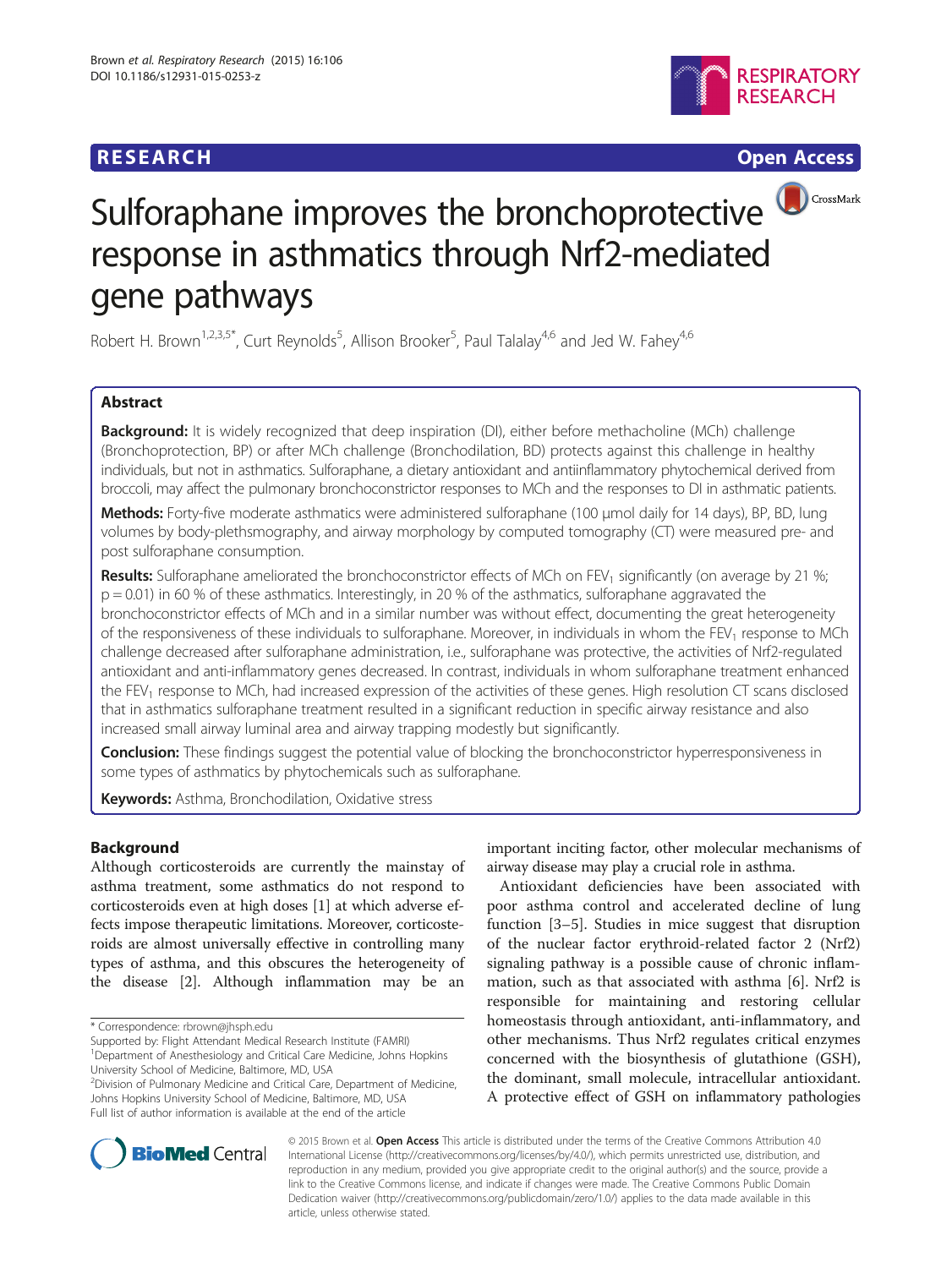of the lung including asthma, has been demonstrated in mice [[7](#page-10-0)]. Another potentially critical role of the Nrf2 pathway in asthma is highlighted by the dramatic increase in eosinophilic airway inflammation, airway hyperreactivity, and T helper cell 2 (Th2) cytokine production in Nrf2 knockout mice [[6\]](#page-10-0).

Sulforaphane, a phytochemical derived from cruciferous vegetables, is a potent inducer of a variety of cytoprotective (antioxidant and anti-inflammatory) enzymes (reviewed by [[8](#page-10-0), [9](#page-10-0)]). It also inhibits the production of nitric oxide, counteracts mitochondrial dysfunction and corrects low oxidative phosphorylation, reduces lipid peroxidation, and upregulates the heat shock response. In many tissues, sulforaphane transcriptionally upregulates the genes encoding cytoprotective enzymes primarily through the Keap1-Nrf2- ARE system [\[9, 10](#page-10-0)]. Sulforaphane also potently inhibits inflammation by inhibiting the nuclear factor kappa-lightchain-enhancer of activated B cells (NfκB) cascade [[11](#page-10-0)], the macrophage migration inhibitory factor (MIF), the p38 mitogen-activated protein kinase (MAPK) activation cascade, and by modulating β-catenin signaling  $[12-14]$  $[12-14]$  $[12-14]$  $[12-14]$  $[12-14]$ .

Unlike direct antioxidants such as vitamin C, sulforaphane is an indirect antioxidant and upregulates multiple antioxidant pathways without being consumed in the antioxidation process [\[15\]](#page-10-0). Sulforaphane boosts the antioxidant capacity of cells by at least two major indirect mechanisms: by induction of phase 2 cytoprotective enzymes and by dramatically increasing cellular GSH levels. Antioxidant deficiencies have been strongly associated with poor asthma control and accelerated lung function decline, and represent a reasonable therapeutic target [[16](#page-10-0)–[18\]](#page-10-0).

Nrf2-mediated signaling pathways limit airway eosinophilia, mucus hypersecretion, and airway hyperresponsiveness to allergen challenge in a murine model of asthma [[6\]](#page-10-0). Genetic disruption of the Nrf2 gene (knock-out models) leads to severe allergen-driven airway inflammation and hyper-responsiveness in mice [\[6](#page-10-0)]. An et al. [[19](#page-10-0)] recently showed that airway smooth muscle cells isolated from Nrf2−/<sup>−</sup> mice exhibited significantly higher contractile force compared to cells isolated from  $Nrf2^{+/+}$  mice. Thus, there is strong evidence for the role of oxidative stress, mediated through dysfunction of the Nrf2 pathway, as a mechanism of airway hyper-responsiveness characteristic of asthma.

Sulforaphane can be safely and consistently administered to humans by feeding a broccoli sprout extract in which its precursor glucosinolate (glucoraphanin) has been enzymatically hydrolyzed [\[9\]](#page-10-0). Sulforaphane has very low toxicity. Its administration is well tolerated and it is extensively consumed as a component of cruciferous vegetables. It may be considered a food, a dietary supplement, or a drug, depending on dosage and its intended use [[9](#page-10-0), [20](#page-10-0), [21](#page-10-0)].

It has been known for more than 20 years that deep inspiration (DI) protects against MCh induced bronchial

constriction. This protective response is characteristically absent in even mild asthmatic patients [\[22](#page-10-0), [23\]](#page-10-0), and indeed, DI can even exacerbate the bronchoconstrictor effects of MCh in asthmatics [[24\]](#page-10-0). The beneficial effects of DIs occurring before or after MCh challenge have been designated bronchoprotection (BP) and bronchodilation (BD), respectively [[22](#page-10-0), [25\]](#page-10-0). Elucidation of the pathways leading to the loss of the BP and BD responses in asthma may give further insight into the disease process and reveal new treatments.

The current study was designed with the primary objective to test the hypothesis that sulforaphane could augment the deep inspiration (DI)-induced bronchoprotection (BP) and bronchodilation (BD) responses in individuals with airways hyperresponsiveness. Secondary objectives included testing the hypotheses that sulforaphane would also affect pulmonary function and lung morphology as shown by high resolution CT scans.

## Methods

#### Screening

The protocol was approved by the Johns Hopkins IRB and written informed consent was obtained (NA\_00011275) and registered at ClinicalTrials.gov (NCT00994604). A total of 51 individuals with airway hyperresponsiveness were screened who reported upper or lower respiratory symptoms (or both) in the absence of upper respiratory infections in the previous 12 months. Five subjects withdrew, and one subject failed the screen. Subjects were also required to have  $FEV_1 \ge 70$  % of predicted values, and a positive conventional multi-dose methacholine (MCh) inhalation challenge ( $PC_{20}$ , provocative concentration causing a 20 % drop in  $FEV_1$ ) of  $\leq$  25 mg/ml, as well as a BP effect of DI of less than 40 %. Short-acting or longacting bronchodilators were withheld before MCh challenge for 12 or 48 hours, respectively. The demographic and baseline pulmonary functions of smokers  $(n = 15)$  $(n = 15)$  $(n = 15)$  and non-smokers  $(n = 30)$  were similar (Table 1). Thirty-one subjects were taking albuterol, 13 were taking fluticasone/salmeterol, 8 were taking fluticasone alone, 3 were taking montelukast, 1 was taking beclomethasone, 1 was taking budesonide/formoterol, 3 were taking fluticasone nasal spray, 4 were taking loratadine, 1 was taking fexofenadine, 1 was taking cetirizine, and 1 was taking benedryl. All participants were at least 45 days past the end of their most recent URI for all of their visits, and were asked to withhold inhaled bronchodilators prior to each study visit: 12 hours for short-acting and 48 hours for long-acting beta agonists. Full analysis was possible in 44 individuals. Exclusion criteria included persistent respiratory symptoms suggesting uncontrolled asthma.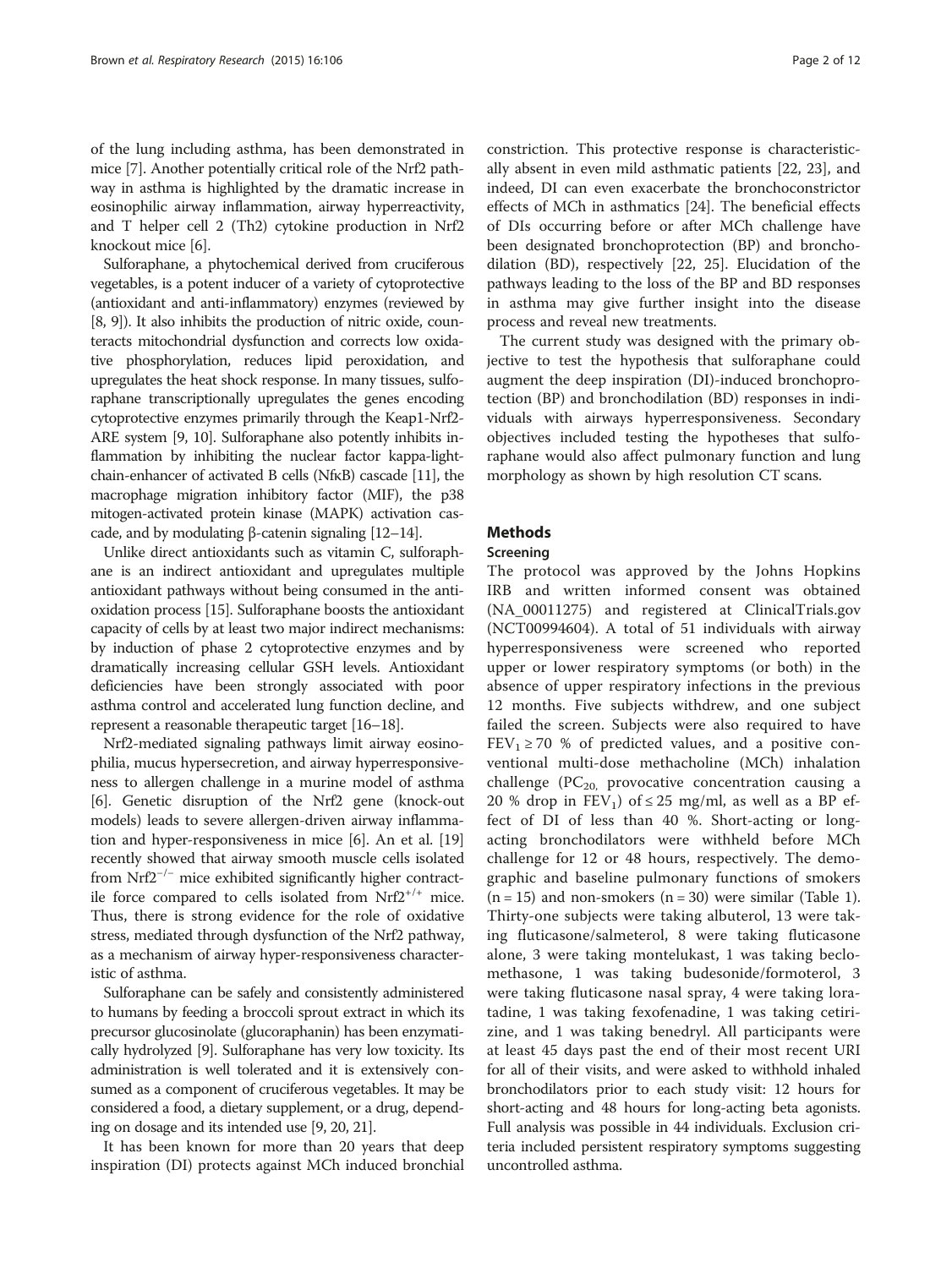<span id="page-2-0"></span>**Table 1** Baseline demographics and pulmonary functions (mean  $\pm$  SD) of 45 asthmatic patients

|                                                                                          | Non-smoker      | Smoker          | All                      |
|------------------------------------------------------------------------------------------|-----------------|-----------------|--------------------------|
| Number of subjects (n)                                                                   | 30              | 15              | 45                       |
| Male/female                                                                              | 10/20           | 9/6             | 19/26                    |
| Age (mean $\pm$ SD)                                                                      | $38 \pm 14$     | $40 \pm 13$     | $38 \pm 13$              |
| Smoking (pack-years)                                                                     | $\Omega$        | $11 \pm 10$     | $\overline{\phantom{0}}$ |
| Race (black/white/asian)                                                                 | 20/9/1          | 10/5/0          | 30/14/1                  |
| $PC_{20}$ (provocative concentration causing a 20 % drop in FEV <sub>1</sub> , in mg/ml) | $2.4 \pm 4.2$   | $2.6 \pm 2.1$   | $2.4 \pm 3.6$            |
| $FEV1$ (forced expiratory volume in 1-second, in L)                                      | $2.7 \pm 0.7$   | $2.8 \pm 0.8$   | $2.7 \pm 0.7$            |
| $FEV1$ % predicted (forced expiratory volume in 1-second)                                | $87 \pm 10 \%$  | $91 \pm 13$ %   | $88 \pm 11$ %            |
| FVC % predicted (forced vital capacity)                                                  | $90 \pm 12 \%$  | $97 \pm 15 \%$  | $92 \pm 13$ %            |
| FEV <sub>1</sub> /FVC                                                                    | $0.80 \pm 0.08$ | $0.78 \pm 0.01$ | $0.79 \pm 0.08$          |
| TLC (total lung capacity, in L)                                                          | $5.0 \pm 1.4$   | $5.1 \pm 1.2$   | $5.0 \pm 1.4$            |
| SVC (slow vital capacity, in L)                                                          | $3.3 \pm 1$     | $3.5 \pm 0.9$   | $3.4 \pm 1.0$            |
| FRC (functional residual capacity, in L)                                                 | $3.0 \pm 0.9$   | $3.3 \pm 1.5$   | $3.1 \pm 1.1$            |
| RV (residual volume, in L)                                                               | $1.7 \pm 0.7$   | $1.7 \pm 0.8$   | $1.7 \pm 0.7$            |
| RV/TLC                                                                                   | $0.34 \pm 0.09$ | $0.33 \pm 0.08$ | $0.34 \pm 0.09$          |
| Diffusing capacity of carbon monoxide (mL/min/mm Hg)                                     | $22.5 \pm 5.9$  | $22.9 \pm 5.4$  | $22.7 \pm 5.6$           |
| Specific airway resistance, (in kiloPascals · s)                                         | $6.1 \pm 3.4$   | $6.0 \pm 3.4$   | $6.04 \pm 3.3$           |
| Exhaled nitric oxide (ppb)                                                               | $10.4 \pm 11$   | 6.15            | $9.1 \pm 10$             |

## Pulmonary function measurements

All subjects underwent baseline spirometry, bodyplethysmography, diffusing capacity of the lung for carbon monoxide, and exhaled nitric oxide (eNO) measurements. For spirometry, we used Hankinson's (NHANES III) predicted values [\[26\]](#page-11-0). We further made the widely accepted assumption that the reproducibility of  $FEV<sub>1</sub>$  values was 0.1 L [[27](#page-11-0), [28](#page-11-0)], so that x-axis changes in Fig. [2a](#page-6-0) and [b](#page-6-0) between −0.1 and +0.1 L were considered as no effect. In addition, blood was obtained before and immediately after sulforaphane administration to monitor standard blood chemistries for safety ( $n = 45$ ) and to measures mRNA expression of Nrf2 target genes in peripheral blood mononuclear cells  $(n = 35)$ .

#### Evaluation of beneficial effects of deep inspiration (DI)

DI-induced bronchodilation was performed by using multiple modified single dose MCh challenges on separate days [[22, 25,](#page-10-0) [29\]](#page-11-0). Briefly, after baseline spirometry, at every single dose challenge, study participants were instructed to abstain from DI for 20 min. At the end of this period, a single dose MCh challenge (starting at 0.025 mg/ml) was delivered with five tidal inspirations from a deVilbiss 646 nebulizer attached to a model 2A Rosenthal-French dosimeter (Laboratory for Applied Immunology, Fairfax, VA). Three minutes later, a single full spirometric maneuver was performed and the degree of airways obstruction was calculated by comparing baseline to post MCh  $FEV_1$ . If the MCh-induced reduction in  $FEV<sub>1</sub>$  was less than 20 %, the participant was asked to return on a separate day for another single dose MCh challenge, using the next highest single dose of MCh (e.g. 0.075 mg/ml). This process was continued with additional single dose challenges (0.25, 0.75, 2.5, 7.5 mg/ml) on separate days, until the single dose inducing ≥20 % reduction in  $FEV_1$  was achieved. For the challenge at this level, where 20 % or greater reduction in  $FEV<sub>1</sub>$  was obtained, the participant was instructed to continue the procedure by taking 4 DI immediately after the single post-MCh spirometry. Another spirometric maneuver was performed immediately after the 4 DI to calculate the degree to which the participant was able to reverse the MCh-induced airway obstruction (Figure below).

Measuring the difference between the post-MCh  $FEV<sub>1</sub>$ and the  $FEV_1$  obtained after the 4 DI, we calculated a measure of bronchodilation induced by the DI, which we termed the bronchodilation (BD) index. This measure is calculated as follows:

$$
BD\ index = (1 - ((1 - ((FEV_1\ after\ MCh\ and\ after\ DI)
$$
  

$$
\div (FEV_1\ baseline))) \div (1 - ((FEV_1\ after\ MCh)
$$
  

$$
\div (FEV_1\ baseline)))) \times 100
$$

Essentially, the BD index is derived from two components, the reduction in  $FEV_1$  from baseline after MCh and after DI and the reduction in  $FEV<sub>1</sub>$  from baseline after MCh, but before DI.

On a separate day, the same single MCh dose used to achieve a 20 % or greater reduction in  $FEV<sub>1</sub>$  was again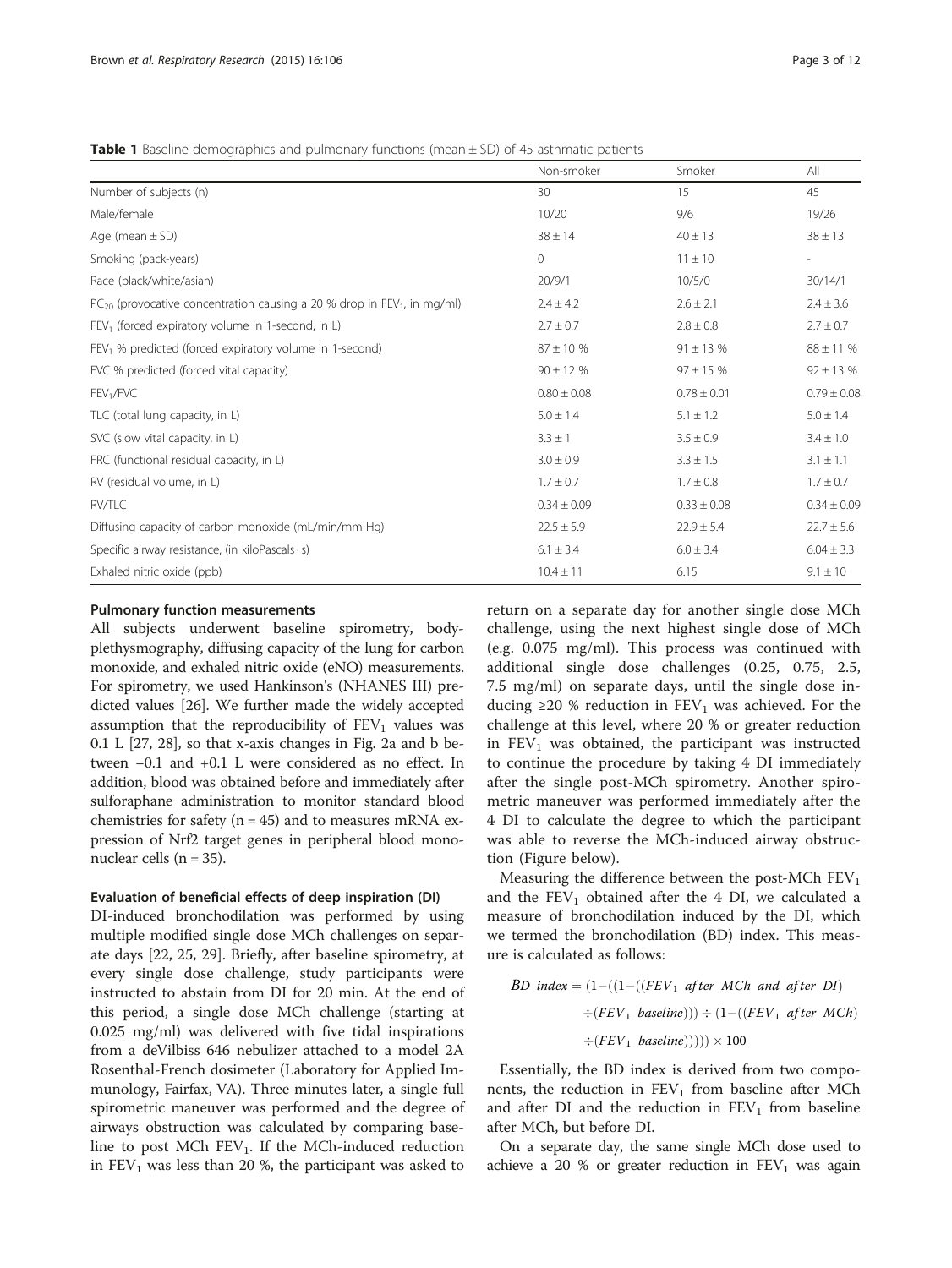

administered after 20 min of quiet breathing, followed by 5 DI to prevent MCh-induced obstruction (Figure below).

Assessing the difference between the MCh-induced reduction in  $FEV<sub>1</sub>$  on the day no DI were taken to the day on which 5 DI were taken prior to the challenge, we obtained a measure of bronchoprotection induced by the series of DI, which we termed the bronchoprotection (BP) index which has been previously described [\[22](#page-10-0), [29](#page-11-0)]. This measure is calculated as follows:

BP index  $= (1 - ((1 - ((FEV_1 \text{ after } Dis \text{ and after } MCh_B)))$  $\div(FEV_1 \text{ baseline}_B))\div (1-((FEV_1 \text{ after } MCh_A))$  $\div(FEV_1 \text{ baseline}_A)))) \times 100$ 

The BP index is derived from two components, the MCh-induced reduction in  $FEV<sub>1</sub>$  from baseline on the day that 5 DI preceded the single-dose MCh challenge and the MCh-induced reduction in  $FEV<sub>1</sub>$  from baseline on the day no DI were taken before the single-dose MCh challenge.

#### Acquisition and analysis of CT scans

All scans were performed with a single spiral CT scanner (Siemens, Definition 64) with settings of 120 Kilovolt peak. mAs (milliampere · second) was based on body size (small  $= 80$  mAs, medium  $= 100$  mAs, large  $= 145$  mAs), with a rotation time of 0.5 s, pitch of 1.0 mm, thickness of 0.75 mm, and interval of 0.5 mm. Images were reconstructed using a

B35 and B31 algorithm. All subjects were coached and practiced the breathing maneuvers before scanning. For the total lung capacity scans, while in the scanner, all subjects were instructed to take a deep breath and blow it out. This maneuver was repeated three times. On the third deep inspiration, the subjects were instructed to hold their breath. They were then coached to continue to keep holding their breath for the <10 s duration of the scan. For the functional residual capacity (FRC) scans, all subjects were similarly instructed to take a breath in and blow it out. This maneuver was repeated three times. On the third time, the subject was instructed to expel their breath and then hold their breath for the duration of the scan  $\left( <10 \right)$  s). Lung volumes and airway dimensions were calculated using PW software (VIDA Diagnostics, Inc. Coralville, IA) based on the lung CT scans. The PW software calculates the total lung volume, the lung air volume, the lung tissue volume, the lung density in Hounsfield Units (HU), air trapping (% voxels < −856 HU), the luminal diameter, the wall thickness and the wall fraction (wall area/total airway area). In addition, the airways were arbitrarily divided into three groups (small, medium, and large) of a similar number of airways per group.

## Preparation and administration of sulforaphane-rich broccoli sprout extract

The sulforaphane-rich broccoli sprout extract was prepared at the Lewis B. and Dorothy Cullman Chemoprotection

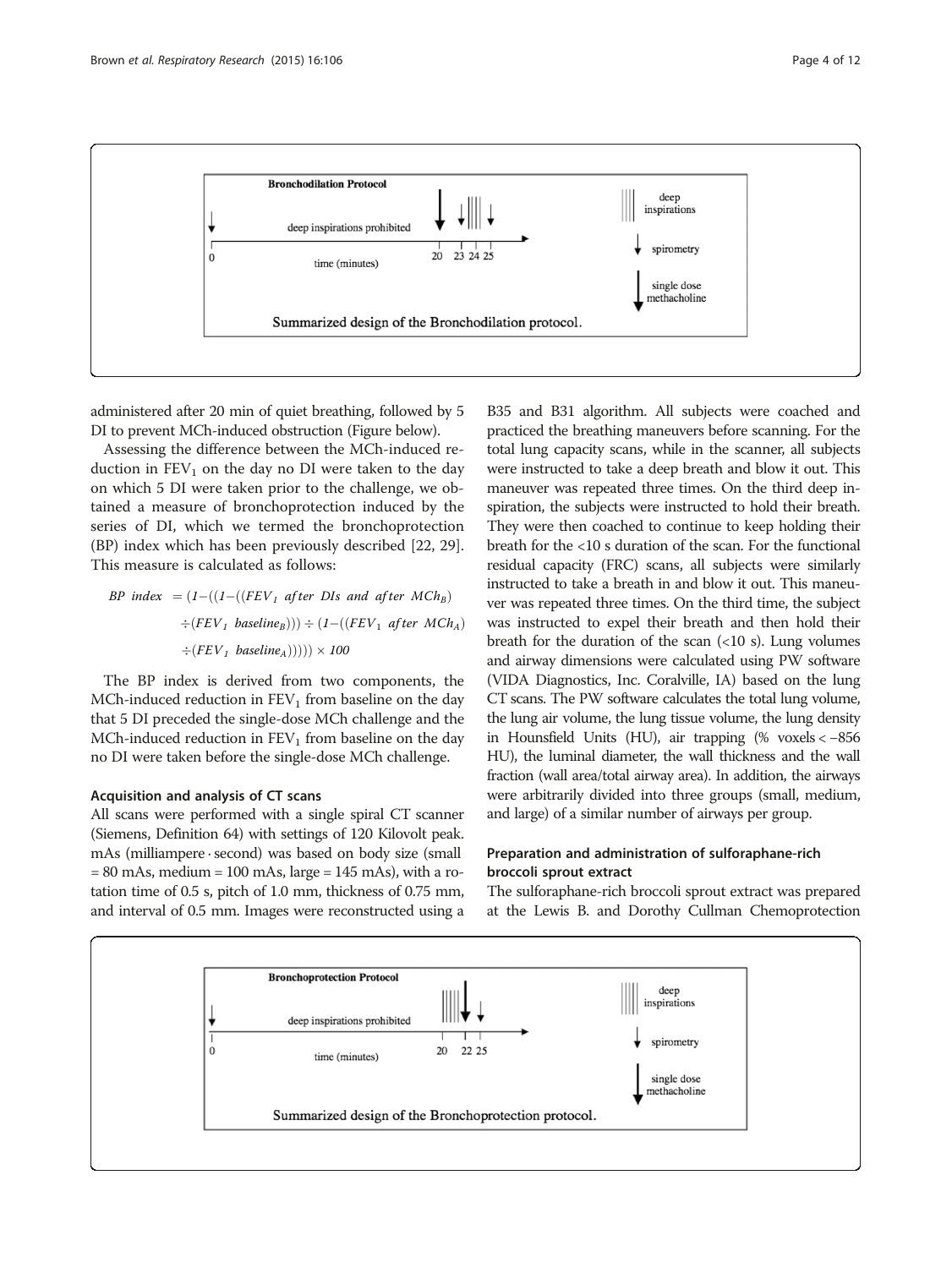<span id="page-4-0"></span>Center at Johns Hopkins University, essentially as previously described [\[30, 31\]](#page-11-0). We obtained IND approval from the FDA for its use in this study (IND #79274). In brief, specially selected BroccoSprouts™ seeds were surfacedisinfected and grown for 3 days in a commercial sprouting facility under controlled light and moisture. A boiling water extract was prepared, filtered, cooled, and treated with the enzyme myrosinase (from daikon sprouts) in order to convert precursor glucosinolates to isothiocyanates, and then lyophilized at a food processing facility (Oregon Freeze Dry, Albany, OR). The lyophilized powder (227 μmol sulforaphane/g powder) was packaged in sterile plastic tubes that were unitized for daily doses by ALFA Specialty Pharmacy (Columbia, MD); each tube contained 100 μmol sulforaphane (440 mg of BSE). The powders (bulk and individual doses) were maintained at −20 °C, repeatedly checked for microbial contaminants and sulforaphane titer before conveyance to the study site to be dispensed to patients.

Study subjects were given both verbal and written instructions to avoid eating any food products that contain the following vegetables (either cooked or raw) until completion of the study: Cruciferous vegetables (such as broccoli, broccolini, broccoli raab, rapini, kale, cabbage, brussels sprouts, cauliflower, arugula, turnips, radish, turnip, turnip greens, kohlrabi, rutabaga, mustard greens, collard greens, chinese cabbage, pak choi, bok choi, napa, watercress, broccoli sprouts, daikon, sauerkraut, coleslaw), vegetables in the onion family (onions, leeks, garlic, or chives), and the following condiments: mustard, horseradish, wasabi, soy sauce, or Worcestershire sauce.

## mRNA gene expression

Nrf2–regulated antioxidative genes were measured in peripheral blood mononuclear cells with quantitative real-time PCR (qRT-PCR). Total RNA was extracted from the cells by use of the Qiagen RNeasy kit (Qiagen, Valencia, CA). Total RNA was used for cDNA synthesis with random hexamers and MultiScribe reverse transcriptase, according to the manufacturer's recommendations (Applied Biosystems). cDNA (100 ng) was used for quantitative PCR analyses of selected genes: glutamate cysteine ligase catalytic (GCLC) and modifier subunits (GCLM), NAD()H-quinone oxidoreductase 1 (NQO1), and glutathione S-transferase-1 (GST1) by using primers and probe sets commercially available from Applied Biosystems. Assays were performed by using the ABI 7000 Taqman system (Applied Biosystems). β-Actin was used for normalization.

After the baseline assessment of BP and BD, spirometry, body-plethysmography, diffusion capacity of carbon monoxide, exhaled NO, and CT scan measurements were completed (Fig. 1), volunteers received a 1-week supply of 20-ml bottles containing 100 μmol of sulforaphane each dissolved in mango juice, which masks the pungency of the BSE [[20\]](#page-10-0), to be stored in a freezer. Each morning, a single bottle was allowed to thaw at room temperature until consumption of the contents in the evening. The subject then received a second 7-day supply from the laboratory, and the procedure was repeated. At the end of this period, BP, BD, CT scan, spirometry, body plethysmography, diffusion capacity of carbon monoxide, and exhaled NO were re-assessed within 3 days of consumption of the last bottle (Fig. 1). In total, the subjects consumed 100 μmol of sulforaphane per day on 14 consecutive evenings.

## Safety and adverse event monitoring

Adverse event monitoring and documentation by severity, duration, and relatedness were performed by the study

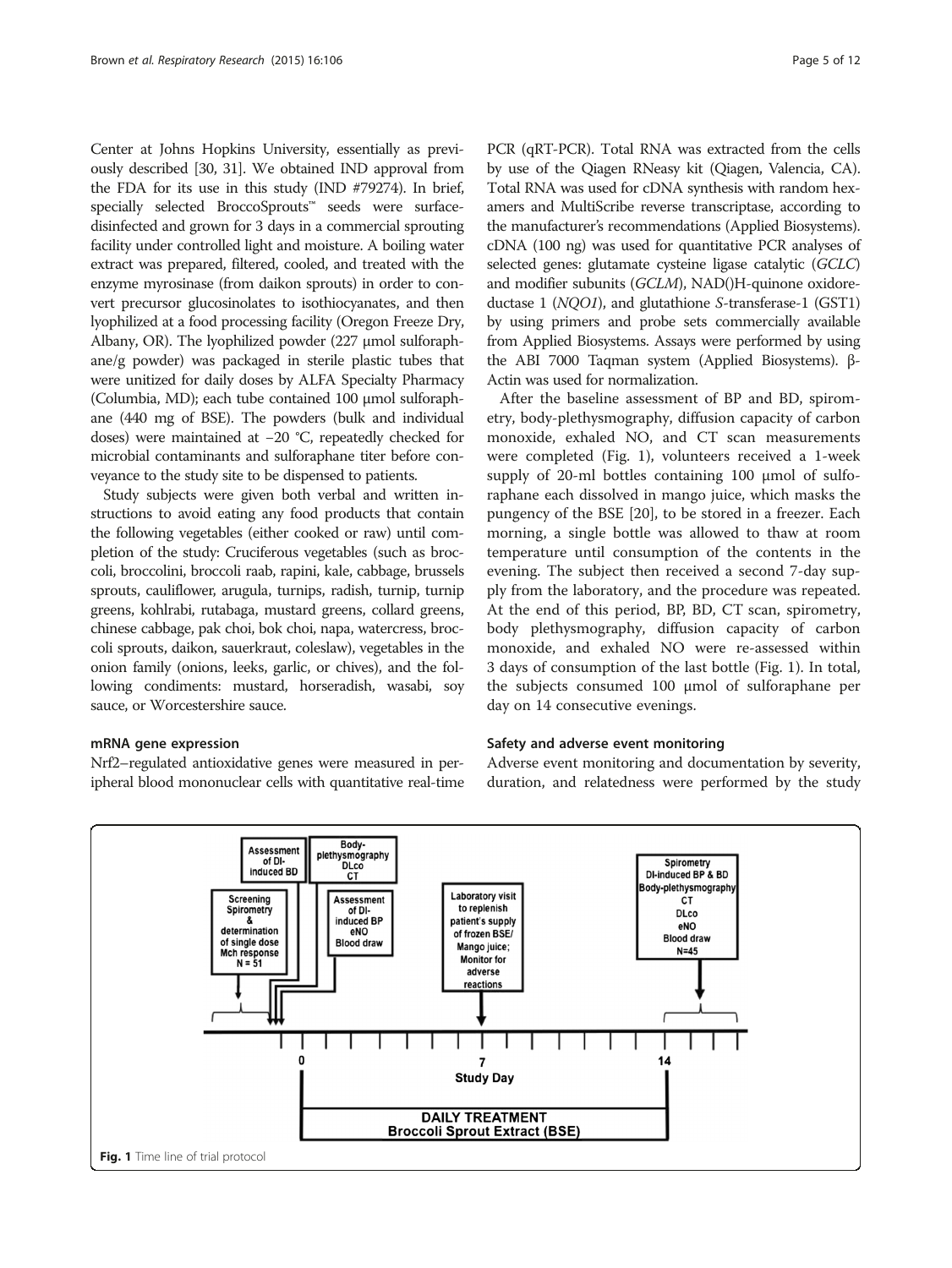<span id="page-5-0"></span>physician at each visit. Standard laboratory chemistries were drawn at baseline and after the two weeks of consuming sulforaphane. Study stopping rules were based on the standard practice of our local IRB and the FDA. Study drug safety and adherence to the protocol were monitored annually by the IRB.

## **Statistics**

Data analysis was performed with JMP 11.0.0 software (SAS Institute, Cary, NC). To compare the demographic and baseline pulmonary function data, one-way ANOVA and Chi-squared tests were used. To compare the effects of sulforaphane on changes in BP and BD, lung function, CT measurements, oxidative stress genes, and effects of smoking, matched-pairs comparisons (pre- and postsulforaphane) with non-parametric Wilcoxon Sign Rank Analyses were performed. In addition, one-way ANOVA, and simple linear regressions were used where indicated. To examine the effects of specific genes and changes in  $FEV<sub>1</sub>$  interaction on the BP, we constructed a multivariate regression model. Significance was assumed at  $p \leq 0.05$ .

#### Results

The time-line of the protocol for this study is presented in Fig. [1.](#page-4-0)

#### Screening and selection of asthmatic subjects

A total of 51 individuals with airway hyperresponsiveness were screened. The demographic and baseline pulmonary functions as shown in Table [1](#page-2-0). Full analysis was possible in 44 individuals.

## Primary outcomes

The primary goal of these studies was to determine whether sulforaphane administration to 44 asthmatic patients: (i) affected the magnitude of the bronchoconstrictor effect of single doses of MCh challenge, and (ii) affected the protective effects of deep inspiration on the

magnitude of the bronchoconstrictor effect of MCh challenge. The final metric in all these studies was  $FEV<sub>1</sub>$ .

The mean reduction in  $FEV_1$  resulting from a single dose MCh challenge was  $28.7 \pm 7.2$  % (mean  $\pm$  SD) (Table 2), but individual asthmatics varied markedly in their responses to sulforaphane (Fig. [2a](#page-6-0) and [b](#page-6-0)). Whereas in 60 % of the asthmatics sulforaphane blocked the bronchoconstrictor effects of MCh challenge, in 20 % of these subjects sulforaphane aggravated the bronchoconstrictor effect of MCh, and in a similar proportion (20 %) it had no effect.

When the change in  $FEV_1$  response to MCh was analyzed post hoc as either a decrease or an increase in response to sulforaphane administration, the resulting BP and BD responses were dramatically different. Those subjects whose  $FEV_1$  response to MCh decreased  $(-13 \pm 8 \%)$ , had a concomitant reduction in BP response  $(p = 0.002;$  Table [3\)](#page-7-0), whereas those subjects whose  $FEV_1$  response to MCh increased (11 ± 11 %), experienced an improvement in BP ( $p = 0.004$ , Table [3](#page-7-0)). Changes in BD paralleled these changes in BP, ( $p = 0.02$  for the subjects whose  $FEV_1$  response to MCh decreased and  $p = 0.04$  for the subjects whose  $FEV<sub>1</sub>$  response to MCh increase; Table [3\)](#page-7-0). The implication of these paradoxical responses is not yet clear and the mechanism is not understood.

#### Secondary outcomes

Secondary outcomes examined changes in pulmonary function (Table [4](#page-7-0)) and lung morphology as determined by high-resolution CT scans (Table [5\)](#page-8-0). We found a significant reduction in specific airway resistance ( $p = 0.03$ , Table [4\)](#page-7-0), and a small but significant increase in the small and medium airway luminal area ( $p = 0.03$ , Table [5\)](#page-8-0).

## Gene-dose effects

Peripheral blood mononuclear cells were obtained from 35 subjects for the measurement of Nrf2–regulated antioxidant genes, and we were able to compare 28 sample

Table 2 Effects of sulforaphane (SF) administration and deep inspiration on A. Changes in forced expiratory volume in 1-second (FEV1) produced by the bronchoconstrictor MCh, and B. Magnitudes of bronchoprotection (BP) and bronchodilation (BD) effects

| A. Treatment                                 | % Change in FEV <sub>1</sub> (mean $\pm$ SD) <sup>a</sup> |                         |                 |  |  |
|----------------------------------------------|-----------------------------------------------------------|-------------------------|-----------------|--|--|
|                                              | Before SF                                                 | After SF                | p for SF effect |  |  |
| <b>MCh</b>                                   | $-28.7 \pm 7.2$                                           | $-22.7 \pm 12.7$        | 0.006           |  |  |
| MCh preceded by 4 deep inspirations (for BP) | $-23.0 \pm 13.4$                                          | $-19.1 \pm 11.9$        | 0.04            |  |  |
| MCh followed by 4 deep inspirations (for BD) | $-18.4 + 7.7$                                             | $-16.3 + 10.7$          | 0.34            |  |  |
| B. Magnitudes of deep inspiration effects    | Change in BP and BD (mean $\pm$ SD)                       |                         |                 |  |  |
|                                              | Before SF                                                 | After SF                | p for SF effect |  |  |
| <b>BP</b>                                    | $15.5 \pm 52.7$                                           | $10.3 \pm 57.1$         | 0.83            |  |  |
| <b>BD</b>                                    | $32.5 \pm 32.7$                                           | $26.7 \pm 30.6^{\circ}$ | 0.33            |  |  |

<sup>a</sup>One value was outside the acceptable range (>2 S.D.) and has been censored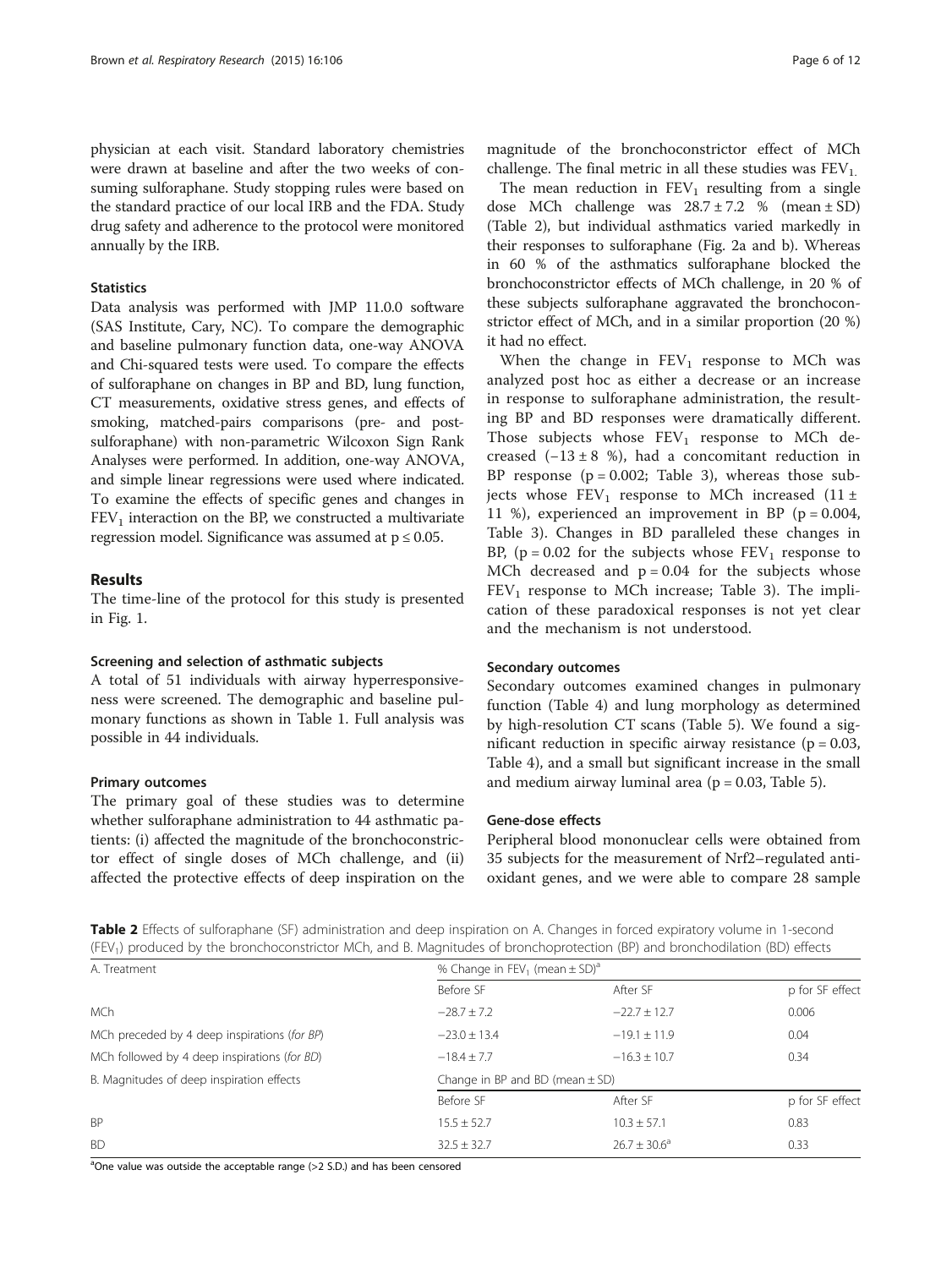<span id="page-6-0"></span>

sulforaphane administration on the reduction of  $FEV<sub>1</sub>$  caused by MCh challenge. **a**: There was a significant negative correlation between the changes in BD and the changes in FEV<sub>1</sub> ( $r^2$  = 0.13,  $p = 0.01$ ). As the decrease in FEV<sub>1</sub> with MCh challenge (airway narrowing) became larger with administration of sulforaphane, the BD response became smaller. **b**: There was a significant negative correlation between the changes in BP and the changes in  $FEV<sub>1</sub>$  $(r^2 = 0.26, p = 0.0005)$ . As the decrease in FEV<sub>1</sub> with MCh challenge (airway narrowing) became larger with administration of sulforaphane, the BP response became smaller. The Mean control FEV<sub>1</sub> was  $2.7 \pm 0.7$  L, and a single MCh challenge caused a reduction in FEV<sub>1</sub> by 0.78  $\pm$  0.3 L. We further made the widely accepted assumption that the reproducibility of  $FEV<sub>1</sub>$  values was 0.1 L, so that x-axis changes in Fig. 2a and b between −0.1 and +0.1 L were considered as no effect

pairs before and after sulforaphane treatment. When gene activities were classified according to the changes in  $FEV<sub>1</sub>$  (either a decrease or an increase response to MCh after sulforaphane administration), the results were very different. When the  $FEV_1$  response to MCh

decreased after sulforaphane administration, the activities of all three Nrf2-regulated genes (NQO1, HO1, GCLM) decreased. In contrast, when the  $FEV<sub>1</sub>$  response to MCh increased after sulforaphane administration, the gene activities of all three genes increased (Table [6](#page-8-0)). Comparing the changes in each gene expression with changes in  $FEV<sub>1</sub>$  response to sulforaphane treatment, the differences in gene expression was significant for GCLM  $(p = 0.03)$  and NQO1  $(p = 0.047)$ .

## Bronchoprotection (BP), bronchodilation (BD), and gene expression

The BP and BD responses were also analyzed according to changes in gene expression (either a decrease or an increase resulting from sulforaphane administration). There was a significant relationship between the change in NQO1 gene expression and BP  $(p = 0.03)$ . When NQO1 decreased after sulforaphane administration, the BP worsened (−54.4 ± 78.3 %) and when NQO1 increased after sulforaphane administration, the BP improved  $(20.6 \pm 72.8 \%)$ . There were no statistically significant relationships for the other genes or for BD.

We next examined the potential interactions among these factors. A multivariate regression model was constructed using the change in BP as the outcome variable. Independent variables were the changes in MChinduced decrease in  $FEV<sub>1</sub>$  (the difference between baseline before and after sulforaphane treatment), and the change in GCLM, GST1, and NQO1 gene expression. The overall model was significant  $(r^2 = 0.67, p = 0.0003)$ . Controlling for the other variables, there was a significant negative correlation between the change in BP and the change in  $FEV_1$  from baseline ( $p = 0.002$ ), and a significant positive correlation between the change in BP and the change in NQO1 gene expression  $(p = 0.007)$ .

Bronchoprotection, bronchodilation, and smoking history When BD and BP responses in the non-smokers and smokers were partitioned by the change in  $FEV<sub>1</sub>$  response to MCh, they mirrored the overall changes. In those subjects whose  $FEV_1$  response to MCh decreased whether they were non-smokers or smokers, there was a concomitant reduction in BP and BD re-sponses (Table [7\)](#page-9-0). Conversely, subjects whose  $FEV<sub>1</sub>$  response to MCh increased whether they were nonsmokers or smokers, showed improvement in BP and BD values (Table [7\)](#page-9-0).

## Safety and tolerance

Sulforaphane treatment was safe and well-tolerated. Inspection of the laboratory results among all the subjects showed that only one set of laboratory values in one subject showed a significant liver function (transaminase) elevation after sulforaphane administration. On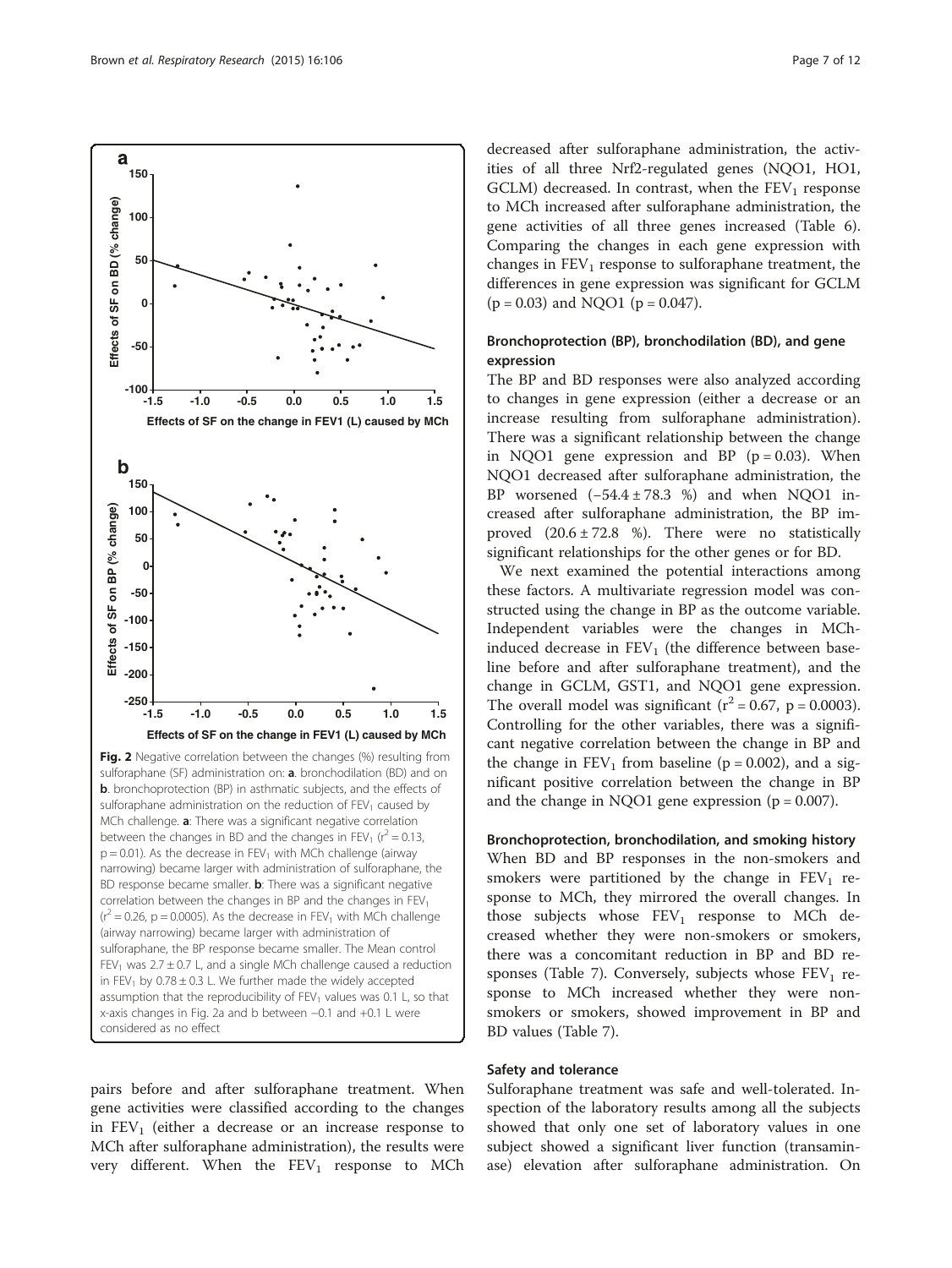|                                                          | <b>BP</b>       |               |                 | <b>BD</b>     |               |                 |
|----------------------------------------------------------|-----------------|---------------|-----------------|---------------|---------------|-----------------|
|                                                          | Before SF       | After SF      | p-for SF effect | Before SF     | After SF      | p-for SF effect |
| Overall FEV <sub>1</sub> (from Table 2)                  | $15.5 \pm 52.7$ | $10.3 \pm 57$ | 0.82            | $32.5 + 32.7$ | $28.2 + 28$   | 0.33            |
| Decreased FEV <sub>1</sub> response to MCh<br>$(n = 29)$ | $37.6 + 38.0$   | $-0.8 + 64$   | 0.002           | $38.3 + 34.6$ | $232 + 351$   | 0.02            |
| Increased FEV <sub>1</sub> response to MCh<br>$(n = 15)$ | $-27.2 + 51.7$  | $31.7 + 33$   | 0.004           | $19.6 + 25.1$ | $33.4 + 18.6$ | 0.04            |

<span id="page-7-0"></span>Table 3 The BP and BD responses to sulforaphane treatment, classified according to initial increased or decreased forced expiratory volume in 1-second (FEV<sub>1</sub>) response to MCh (mean  $\pm$  SD). Wilcoxon sign rank test

further questioning, the subject reported that he had run a marathon the day before the blood draw after sulforaphane treatment, and this may have been responsible for changes in liver enzymes. On repeating the blood chemistries, one week later, all blood chemistries were within normal limits.

## **Discussion**

To our knowledge, this is the first study that has examined the effects of the phytochemical sulforaphane on the response to DI in individuals with asthma. This study addressed the hypothesis that oxidative stress and inflammation play roles in the mechanisms of the beneficial effects of DI. While our a priori primary outcome was negative, post hoc analysis examining the groups according to whether they had an increase or a decrease in  $FEV<sub>1</sub>$  response to Mch told a very different story.

When sulforaphane attenuated the decline in  $FEV<sub>1</sub>$  following a single MCh challenge, BP worsened. In contrast, if the  $FEV_1$  response to a single MCh challenge remained the same or increased slightly after sulforaphane treatment, BP improved dramatically. There were similar changes for the BD responses. In addition when sulforaphane increased NQO1 gene expression, there was an associated increase in  $FEV<sub>1</sub>$  response to MCh

and independently associated improvement in the BP response of DI in this cohort of asthmatics.

It is predictable that there should be a range of sulforaphane responses among individuals, and that they be related to some other biological phenomenon that we have yet to understand. For example, we have observed striking demonstrations of this effect in our clinical studies of sulforaphane effects on autism spectrum disorder behavioral metrics in young men [\[31](#page-11-0)], and in clinical evaluation of the effect of sulforaphane on both aflatoxin and air pollutant metabolites [\[30](#page-11-0), [32](#page-11-0)].

It is not yet fully explainable (although expected), that multiple mechanisms could be at play in creating this range of responses. The literature suggesting a bi-phasic response, commonly referred to as the U-shaped or Jshaped curve, or hormesis [\[33](#page-11-0), [34](#page-11-0)] and well described in the context of phytochemicals [[35](#page-11-0)], points to many such examples in which a compound may have a protective or therapeutic effect at one concentration and a toxic or detrimental effect at another higher level of exposure. This is well demonstrated in the case of Nrf2-active compounds, in particular in their effects on redox signaling, and differential pro- and anti-oxidant activities that are concentration dependent [[36\]](#page-11-0).

A limited number of animal and human studies have examined the effects of sulforaphane on airway responsiveness. Park and colleagues showed that sulforaphane

**Table 4** Change in pulmonary function with sulforaphane (SF) treatment (mean  $\pm$  SD)

|                                                           | Before SF       | After SF        | p for SF effect |
|-----------------------------------------------------------|-----------------|-----------------|-----------------|
| $FEV1$ % predicted (forced expiratory volume in 1-second) | $88 \pm 11$ %   | $88 \pm 11%$    | 0.79            |
| FVC % predicted (forced vital capacity)                   | $92 \pm 13$ %   | $92 \pm 11$ %   | 0.95            |
| FEV <sub>1</sub> /FVC                                     | $0.79 \pm 0.08$ | $0.77 \pm 0.01$ | 0.56            |
| TLC (total lung capacity, in L)                           | $5.0 \pm 1.4$   | $4.9 \pm 13$    | 0.10            |
| SVC (slow vital capacity, in L)                           | $3.4 \pm 1.0$   | $3.3 \pm 0.9$   | 0.38            |
| FRC (functional residual capacity, in L)                  | $3.1 \pm 1.1$   | $3.1 \pm 1.0$   | 0.56            |
| RV (residual volume, in L)                                | $1.7 \pm 0.7$   | $1.6 \pm 0.7$   | 0.56            |
| RV/TLC                                                    | $0.34 \pm 0.09$ | $0.34 \pm 0.1$  | 0.97            |
| Diffusing capacity of carbon monoxide, (mL/min/mm Hg)     | $22.7 \pm 5.6$  | $22.4 \pm 5.7$  | 0.46            |
| Specific airway resistance (kiloPascals · s)              | $6.04 \pm 3.3$  | $4.8 \pm 2.5$   | 0.008           |
| Exhaled nitric oxide (ppb)                                | $8.8 \pm 10$    | $9.3 \pm 10.9$  | 0.80            |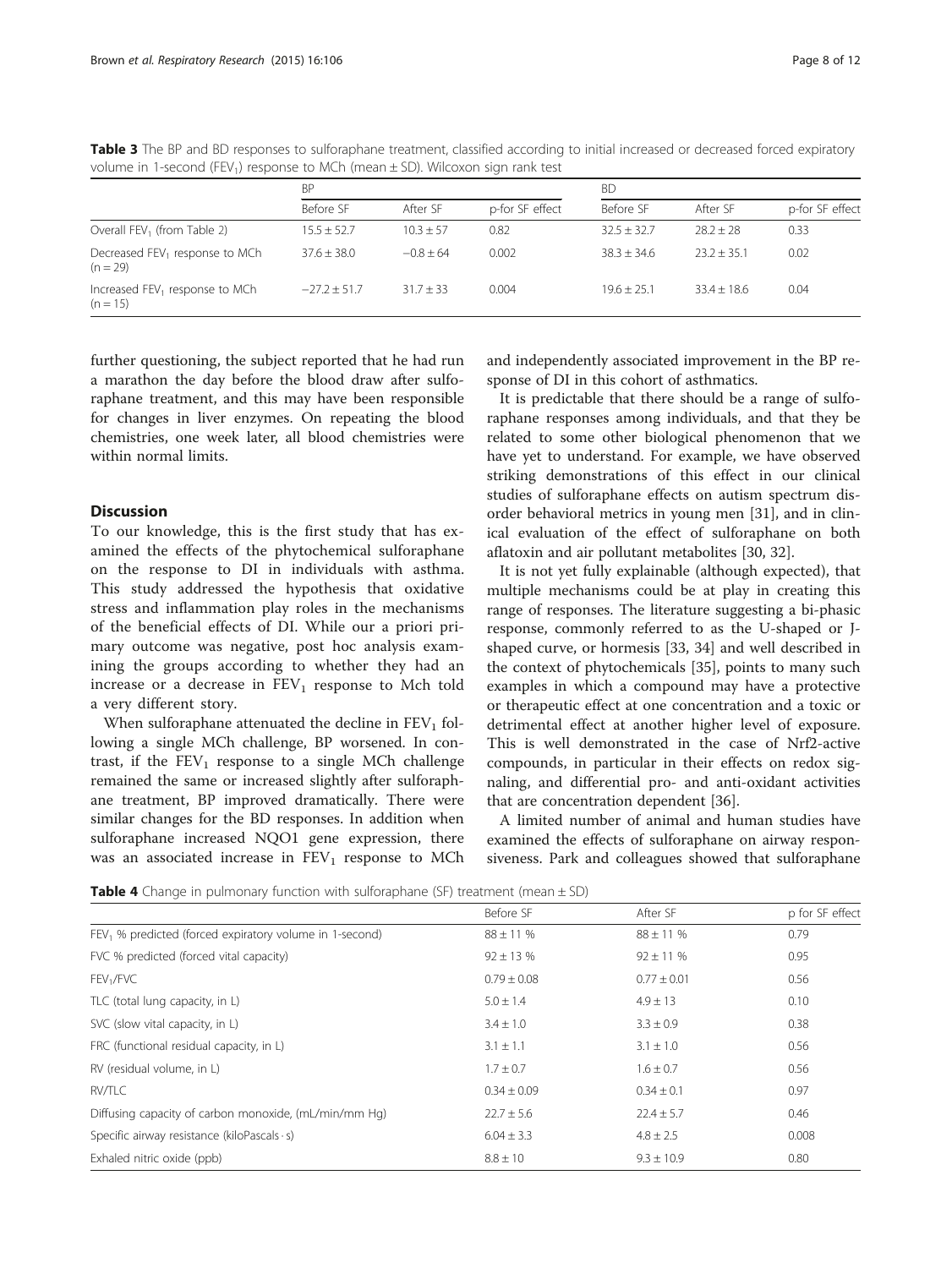<span id="page-8-0"></span>Table 5 CT scan measurements of changes in volume, luminal area and airway wall thickness with sulforaphane (SF) treatment measured at either total lung capacity (TLC) or functional residual capacity (FRC) (mean  $\pm$  SD)

|                                                               | Before SF       | After SF        | p for SF effect |
|---------------------------------------------------------------|-----------------|-----------------|-----------------|
| TLC lung volume (mL)                                          | 4175            | 4195            | 0.68            |
| FRC lung volume (mL)                                          | 1470            | 1647            | 0.44            |
| Mean lung density<br>at TLC (HU)                              | $-820 \pm 34$   | $-823 \pm 33$   | 0.13            |
| Air trapping (%) (FRC)                                        | $4.6 \pm 8.3$   | $7.9 \pm 11.8$  | 0.10            |
| Airway luminal area<br>$(TLC)$ mm <sup>2</sup>                | $44.7 \pm 10.3$ | $45.1 + 8.5$    | 0.07            |
| Large                                                         | $103 \pm 13$    | $102.9 \pm 16$  | 0.73            |
| Medium                                                        | $30.9 \pm 1.8$  | $32 \pm 4.5$    | 0.04            |
| Small                                                         | $13.1 \pm 1.6$  | $14.3 \pm 3.4$  | 0.01            |
| Airway wall thickness<br>(fraction luminal diameter)<br>(TLC) | $0.57 \pm 0.03$ | $0.57 \pm 0.02$ | 0.82            |
| Large                                                         | $0.45 \pm 0.02$ | $0.46 \pm 0.03$ | 0.12            |
| Medium                                                        | $0.58 \pm 0.02$ | $0.58 \pm 0.03$ | 0.96            |
| Small                                                         | $0.67 \pm 0.02$ | $0.66 \pm 0.04$ | 0.03            |
|                                                               |                 |                 |                 |

inhibits ovalbumin-induced airway inflammation in a murine model of asthma [[37](#page-11-0)]. They further surmised that this occurred though suppression of GATA-3 and SOCS-3 and increased T-bet and SOCS-5 expression. Whether this also occurs in humans has not been determined. Nrf2–antioxidant response element binding was reduced in cultured airway smooth muscle cells from patients with severe asthma compared to similar cells from patients with moderate asthma or with those from normal subjects [\[38](#page-11-0)]. How this affects the asthmatic response in vivo is unknown.

Sulforaphane effects on upper airway inflammation, and on airway response to challenge, have also been measured. Oral sulforaphane induced airway Phase 2 antioxidant enzyme expression in a dose-dependent fashion in exfoliated human upper airway cells [[39\]](#page-11-0). In a follow-up study, when sulforaphane in the form of a broccoli sprout extract was administered orally for 4 days before a diesel exhaust particle challenge, total cell count

Table 6 Change in oxidative stress gene expression related to changes in Forced Expiratory Volume in 1 second (FEV<sub>1</sub>) in response to single dose MCh challenge (mean ± SD). P-value for pre vs. post sulforaphane

|                                               | Gene Expression (% change from baseline) |                 |                |  |
|-----------------------------------------------|------------------------------------------|-----------------|----------------|--|
|                                               | GST <sub>1</sub>                         | NOO1            | gci m          |  |
| Decreased FEV <sub>1</sub> response<br>to MCh | $-6.11 \pm 27.0$                         | $-73.1 + 255.4$ | $-19.2 + 40.6$ |  |
|                                               | $p = 0.67$                               | $p = 0.23$      | $p = 0.03$     |  |
| Increased FEV <sub>1</sub> response<br>to MCh | $11.8 + 56.0$                            | $141.9 + 283.7$ | $32.4 + 75.0$  |  |
|                                               | $p = 0.38$                               | $p = 0.047$     | $p = 0.58$     |  |

in the nasal lavage was reduced by more than 50 % [\[40](#page-11-0)]. These studies establish that the oral administration of sulforaphane is an effective means of inducing cytoprotective enzymes in the upper airway and by inference, probably also in the lower airway. In addition, the doses in these published studies were similar to those used in the current study and thus support our choice of dosing regimen. We chose to administer the sulforaphane for a longer period of time, 14 days rather than 4 days, in order to be confident that enough time had elapsed for substantial enzyme induction.

It is well recognized that pro-inflammatory cytokines, chemokines, as well as other cell mediators, play important roles in the allergic inflammatory process in asthma. Dysfunction of the Nrf2 pathway has also been linked to severe allergen-driven airway inflammation and hyperresponsiveness in mice [[6](#page-10-0)]. Disruption of the Nrf2 signaling pathway in mouse models has also been directly linked to chronic inflammation such as that associated with asthma [[6\]](#page-10-0). As a potent inducer of cytoprotective enzymes (antioxidant and anti-inflammatory) via Nrf2, sulforaphane thus directly affects both the antioxidant deficiencies that have been associated with poor asthma control and accelerated lung function decline [[16](#page-10-0)–[18](#page-10-0)], and the inflammatory component of these conditions [[12](#page-10-0)–[14](#page-10-0)], both of which represent attractive therapeutic targets.

Upregulation of Phase 2 enzymes and of other Nrf2 targets by sulforaphane has previously been shown in vitro and in animal models [[9,](#page-10-0) [39](#page-11-0), [41](#page-11-0)–[43](#page-11-0)]. The use of broccoli sprout extract as a vehicle for well-quantified oral delivery of sulforaphane permitted us to examine the role of oxidative stress mediated through the Nrf2 signaling pathways on lung function in asthma. Edible plants contain a wide variety of phytochemicals, some of which are phase 2 enzyme inducers. Large quantities of inducers of enzymes that are potent antioxidants can be delivered in the diet by small quantities of broccoli sprouts (e.g., three-day-old sprouts) that contain as much inducer activity as 10–100 times larger quantities of mature broccoli. A well-characterized, stable, clean, standardized, homogeneous, sulforaphane-rich food extract can be produced and utilized across a range of cell culture, animal, and clinical studies, permitting direct comparison of results. Thus, a large body of evidence has accumulated around the world in a variety of experimental systems suggesting that sulforaphane is the active agent in broccoli sprout extracts responsible for almost all of the phase 2 response that is induced following treatment with broccoli sprout extracts. Quantifiable and reproducible extraction of sulforaphane from BSE has thus permitted us to target specifically the Nrf2 pathway in order to elucidate the mechanisms of oxidative stress in patients with asthma.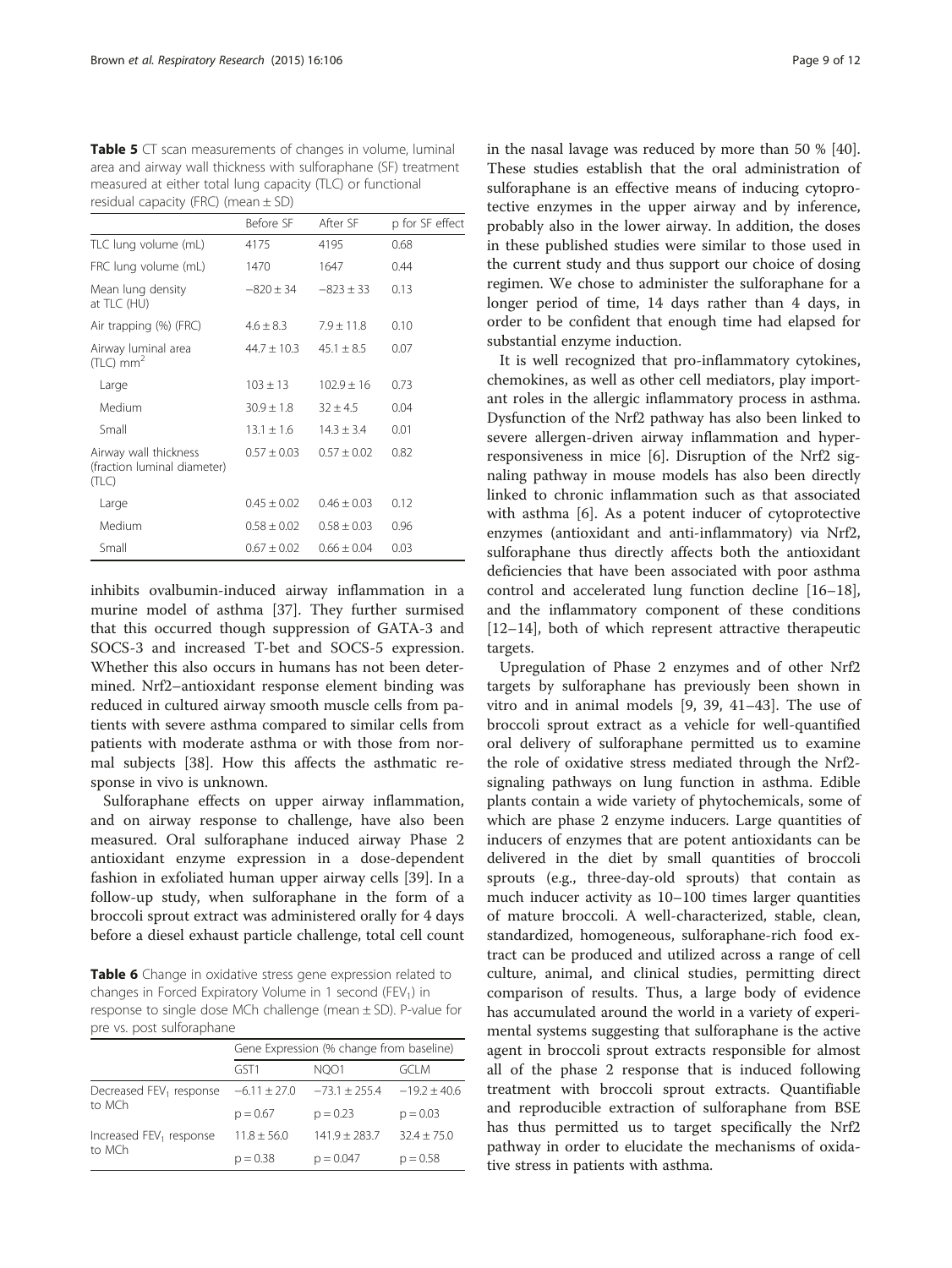<span id="page-9-0"></span>Table 7 BP and BD responses to sulforaphane (SF) arranged according to changes in forced expiratory volume in 1-second (FEV<sub>1</sub>) to MCh (mean  $\pm$  SD). A. Non-smokers (n = 30), B. Smokers (n = 15).

| A. Non-smokers                             |                 |                 |                 |                 |                 |                 |
|--------------------------------------------|-----------------|-----------------|-----------------|-----------------|-----------------|-----------------|
|                                            | BP (% change)   |                 |                 | BD (% change)   |                 |                 |
|                                            | Before SF       | After SF        | p for SF effect | Before SF       | After SF        | p for SF effect |
| Decreased FEV <sub>1</sub> response to MCh | $40.4 + 40.4$   | $-3.8 \pm 46.8$ | 0.002           | $33.7 + 39.4$   | $23.8 + 36.8$   | 0.20            |
| Increased FEV <sub>1</sub> response to MCh | $-49.3 + 29.7$  | $23.5 \pm 35.8$ | 0.004           | $17.7 \pm 27.0$ | $36.3 + 17.7$   | 0.04            |
| <b>B.</b> Smokers                          |                 |                 |                 |                 |                 |                 |
|                                            | BP (% change)   |                 |                 | BD (% change)   |                 |                 |
|                                            | Before SF       | After SF        | p for SF effect | Before SF       | After SF        | p for SF effect |
| Decreased FEV <sub>1</sub> response to MCh | $32.3 \pm 34.2$ | $5.1 \pm 91.1$  | 0.28            | $47.1 \pm 21.8$ | $22.1 \pm 33.4$ | 0.06            |
| Increased FEV <sub>1</sub> response to MCh | $17.1 \pm 60.7$ | $48.1 \pm 20.6$ | 0.44            | $22.3 \pm 23.1$ | $27.4 \pm 20.1$ | 0.63            |

Few studies have examined the consumption of foods rich in antioxidants in general and sulforaphane specifically, on airway reactivity and asthma. Early studies suggested that changes in the diets of children was a determinant of the worldwide increases in asthma and allergies [[44\]](#page-11-0), and that infrequent consumption of fresh fruit was associated with impaired lung function [\[45](#page-11-0)]. More recently, intake of some vegetables was also associated with reduced prevalence of adult asthma [\[46](#page-11-0)]. Commonly consumed fruits, vegetables, and nuts, and high adherence to a traditional Mediterranean diet during childhood were shown to have beneficial effects on symptoms of asthma and rhinitis [\[47](#page-11-0)]. Adherence to a Mediterranean diet during pregnancy also had a protective effect against asthma-like symptoms and atopy in childhood [[48](#page-11-0)]. An intervention that administered a food plant, (Moringa oleifera) known to be rich in glucosinolates similar to the precursor of sulforaphane, to 20 asthmatic subjects daily for 3 weeks, significantly improved symptom severity, which was accompanied by improvements in  $FEV_1$ , FVC, and peak expiratory flow rate [\[49](#page-11-0)]. Most impressively, a new meta analysis of 12 cohort, 4 population-based case–control, and 26 cross-sectional studies came to the conclusion that reduced risk of asthma in adults and children was associated with higher intake of fruit and vegetables ( $RR = 0.54$ ; 95 % CI, 0.41-0.69) [[50\]](#page-11-0).

The relationship between DI, airway mechanics, and airway hyperresponsiveness has been a focus of asthma research for over 2 decades [\[24\]](#page-10-0). Several earlier studies have shown that DI has beneficial effects on human airways [[51](#page-11-0), [52](#page-11-0)]. In healthy individuals, DI taken before exposure to MCh protected the airways from bronchoconstriction [\[53](#page-11-0)]. This property is largely lost in asthma, even in mild disease (5). Deep inspirations can also reverse airway obstruction that has been experimentally induced with a direct spasmogen [\[54](#page-11-0)]. The bronchodilatory effect of DI is minimally affected in mild asthmatics (5), but decreases with increasing severity of asthma [\[55\]](#page-11-0), raising the possibility that the impairment of this physiologic function of the lung is one of the determinants of severe obstructive disease.

Our findings are consistent with previous demonstrations that BP and BD effects of DI become more prominent when the MCh-induced bronchoconstriction in the absence of DI is of substantial magnitude [[25\]](#page-10-0). Our findings are also consistent with the dependence of the effects of DI on the magnitude of bronchoconstriction (Fig. [2\)](#page-6-0). When the responses of our subjects were evaluated by group: (subjects with either a decrease or an increase in response to MCh), the BD and BP outcomes were dramatically different (Table [3\)](#page-7-0). To our knowledge, this is the first demonstration of a decrease in response to MCh leading to a worsening of the BD and BP responses and not simply a diminution of the response amplitude [[25\]](#page-10-0). Why this occurred and whether the effect of sulforaphane on the oxidative stress balance was involved will require further exploration.

Among nonsmokers, both BP and BD decreased in those subjects with a decreased  $FEV<sub>1</sub>$  response to MCh, (Table 7). In contrast, if they had no change, or any increase in their  $FEV_1$  responses to MCh, both BD and BP improved significantly. There were similar trends for smokers, but the changes in BD for subjects with a reduced  $FEV_1$  response to MCh was significantly worse than those who had non- or marginal  $FEV<sub>1</sub>$  responses to MCh. Since changes were of similar magnitude in both smokers and nonsmokers, the difference in the significance of that effect may reflect the lower number of smokers enrolled in the study. Based on animal studies, a greater effect of sulforaphane on BD and BP would be expected in smokers. Stimulation of Nrf2 pathways has been shown to protect against the harmful effects of cigarette smoke (which releases large quantities of free radicals and increases lung levels of reactive oxygen and nitrogen species (ROS and RNS) in murine models [[56\]](#page-11-0).

Among all the subjects, there was a significant decrease in specific airway resistance (Table [4\)](#page-7-0) with the administration of sulforaphane. This is likely explained by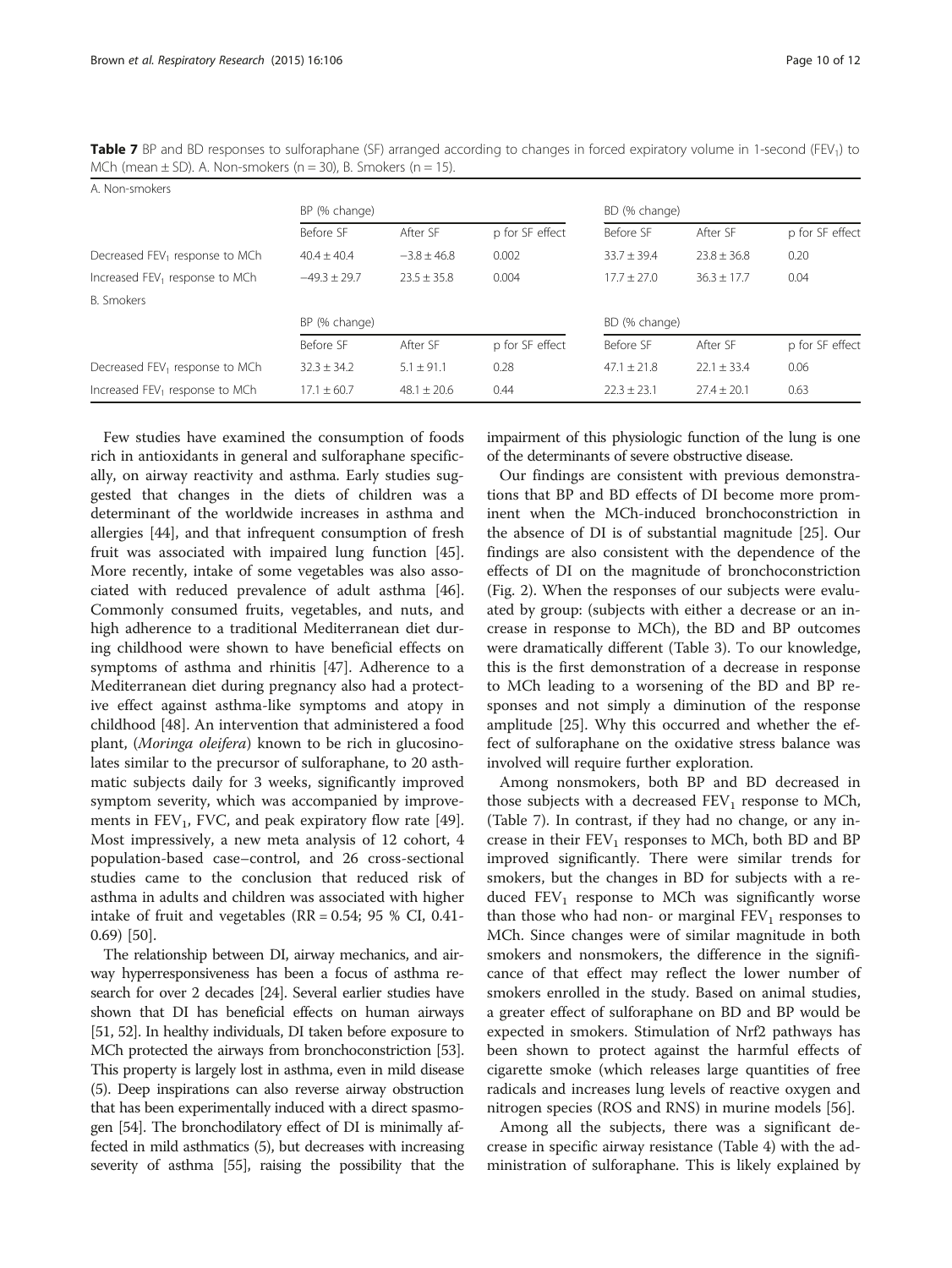<span id="page-10-0"></span>the concomitant increase in small and medium airway luminal area (Table [5\)](#page-8-0) after sulforaphane administration. While these changes did not translate into an improvement in the more commonly used lung function measurements such as  $FEV_1$ , FVC, and  $FEV_1/FVC$ , it does suggests an overall beneficial effect of sulforaphane on the airways of asthmatic individuals.

In conclusion, administration of sulforaphane, a potent upregulator of genes protecting against oxidative stress and inflammation, may be useful both to determine the mechanisms that lead to asthma, as well as suggesting a potential therapy to treat asthma. Sulforaphane administration improved the BP response in asthmatics who had an increase in NQO1 gene expression and did not have a decrease in their initial response to the MCh challenge. Therefore, sulforaphane administration was able to improve a major defect of even mild asthma. This should encourage further examination of this major cytoprotective signaling pathway as a potential mechanistic approach to the treatment or prevention of asthma. Furthermore, since the administration of anti-inflammatory drugs do not completely prevent the symptoms or progression of the disease in a substantial subset of asthmatics, these findings also raise the possibility of the use of sulforaphane, or foods rich in sulforaphane, as potential adjuvant treatments for asthma.

#### Abbreviations

BD: Bronchodilation; BP: Bronchoprotection; BSE: Broccoli sprout extract; DI: Deep inspiration; ERV: Expiratory reserve volume; FEV<sub>1</sub>: Forced expiratory volume in 1 second; FRC: Functional residual capacity; GST: Glutathione transferase; GCLM: Glutamine-cysteine ligase, regulatory subunit; IC: Inspiratory capacity; MAPK: Mitogen-activated protein kinase; MCh: Methacholine; NfκB: Nuclear factor kappa-light-chain-enhancer of activated B cells; NQO1: NAD(P)H, Nicotinamide-quinone oxidoreductase 1; Nrf2: Nuclear factor erythroid-related factor 2; PBMC: Peripheral blood mononuclear cells;  $PC<sub>20</sub>$ : Provocative concentration causing a 20 % drop in FEV<sub>1</sub>; RV: Residual volume; sRAW: specific airway resistance; SVC: Slow vital capacity; TGV: Thoracic gas volume; TLC: Total lung capacity; TVC: Total vital capacity.

#### Competing interests

The authors declare that they have no competing interests.

#### Authors' contributions

RHB designed the study and analyzed the data. RHB, PT, and JWF wrote the paper. JWF and PT prepared the sulforaphane-rich broccoli sprout extract. RHB, CR and AB carried out the clinical and laboratory studies. All authors read and approved the final manuscript.

#### Author details

<sup>1</sup>Department of Anesthesiology and Critical Care Medicine, Johns Hopkins University School of Medicine, Baltimore, MD, USA. <sup>2</sup> Division of Pulmonary Medicine and Critical Care, Department of Medicine, Johns Hopkins University School of Medicine, Baltimore, MD, USA. <sup>3</sup>Department of Radiology, Johns Hopkins University School of Medicine, Baltimore, MD, USA. <sup>4</sup> Lewis B. and Dorothy Cullman Chemoprotection Center, Department of Pharmacology and Molecular Sciences, Johns Hopkins University School of Medicine, Baltimore, MD, USA. <sup>5</sup>Department of Environmental Health Sciences, Johns Hopkins University School of Public Health, Room E7614, 615 N. Wolfe Street, Baltimore, MD 21205, USA. <sup>6</sup>Center for Human Nutrition, Department of International Health, Johns Hopkins University School of Public Health, Baltimore, MD, USA.

Received: 19 May 2015 Accepted: 21 July 2015 Published online: 15 September 2015

#### References

- 1. Adcock IM, Barnes PJ. Molecular mechanisms of corticosteroid resistance. Chest. 2008;134:394–401.
- 2. Drazen JM. Asthma: the paradox of heterogeneity. J Allergy Clin Immunol. 2012;129:1200–1.
- 3. Allen S, Britton JR, Leonardi-Bee JA. Association between antioxidant vitamins and asthma outcome measures: systematic review and meta-analysis. Thorax. 2009;64:610–9.
- 4. Comhair SA, Erzurum SC. Redox control of asthma: molecular mechanisms and therapeutic opportunities. Antioxid Redox Signal. 2010;12:93–124.
- 5. Patel BD, Welch AA, Bingham SA, Luben RN, Day NE, Khaw KT, et al. Dietary antioxidants and asthma in adults. Thorax. 2006;61:388–93.
- 6. Rangasamy T, Guo J, Mitzner WA, Roman J, Singh A, Fryer AD, et al. Disruption of Nrf2 enhances susceptibility to severe airway inflammation and asthma in mice. J Exp Med. 2005;202:47–59.
- 7. Ghezzi P. Role of glutathione in immunity and inflammation in the lung. Int J Gen Med. 2011;4:105–13.
- 8. Hayes JD, Dinkova-Kostova AT. The Nrf2 regulatory network provides an interface between redox and intermediary metabolism. Trends Biochem Sci. 2014;39:199–218.
- 9. Kensler TW, Egner PA, Agyeman AS, Visvanathan K, Groopman JD, Chen JG, et al. Keap1-nrf2 signaling: a target for cancer prevention by sulforaphane. Top Curr Chem. 2013;329:163–77.
- 10. Baird L, Dinkova-Kostova AT. The cytoprotective role of the Keap1-Nrf2 pathway. Arch Toxicol. 2011;85:241–72.
- 11. Liu H, Dinkova-Kostova AT, Talalay P. Coordinate regulation of enzyme markers for inflammation and for protection against oxidants and electrophiles. Proc Natl Acad Sci U S A. 2008;105:15926–31.
- 12. Chen XL, Dodd G, Kunsch C. Sulforaphane inhibits TNF-alpha-induced activation of p38 MAP kinase and VCAM-1 and MCP-1 expression in endothelial cells. Inflamm Res. 2009;58:513–21.
- 13. Kundu JK, Choi KY, Surh YJ. Beta-Catenin-mediated signaling: a novel molecular target for chemoprevention with anti-inflammatory substances. Biochim Biophys Acta. 2006;1765:14–24.
- 14. Brown KK, Blaikie FH, Smith RA, Tyndall JD, Lue H, Bernhagen J, et al. Direct modification of the proinflammatory cytokine macrophage migration inhibitory factor by dietary isothiocyanates. J Biol Chem. 2009;284:32425–33.
- 15. Dinkova-Kostova AT, Talalay P. Direct and indirect antioxidant properties of inducers of cytoprotective proteins. Mol Nutr Food Res. 2008;52 Suppl 1:S128–38.
- 16. Riedl MA, Nel AE. Importance of oxidative stress in the pathogenesis and treatment of asthma. Curr Opin Allergy Clin Immunol. 2008;8:49–56.
- 17. Nadeem A, Chhabra SK, Masood A, Raj HG. Increased oxidative stress and altered levels of antioxidants in asthma. J Allergy Clin Immunol. 2003;111:72–8.
- 18. Ochs-Balcom HM, Grant BJ, Muti P, Sempos CT, Freudenheim JL, Browne RW, et al. Antioxidants, oxidative stress, and pulmonary function in individuals diagnosed with asthma or COPD. Eur J Clin Nutr. 2006;60:991–9.
- 19. An SS, Kim J, Ahn K, Trepat X, Drake KJ, Kumar S, et al. Cell stiffness, contractile stress and the role of extracellular matrix. Biochem Biophys Res Commun. 2009;382:697–703.
- 20. Fahey JW, Talalay P, Kensler TW. Notes from the field: "green" chemoprevention as frugal medicine. Cancer Prev Res (Phila). 2012;5:179–88.
- 21. Fahey JW, Kensler TW. Health span extension through green chemoprevention. Virtual Mentor. 2013;15:311–8.
- 22. Scichilone N, Permutt S, Togias A. The lack of the bronchoprotective and not the bronchodilatory ability of deep inspiration is associated with airway hyperresponsiveness. Am J Respir Crit Care Med. 2001;163:413–9.
- 23. Crimi E, Pellegrino R, Milanese M, Brusasco V. Deep breaths, methacholine, and airway narrowing in healthy and mild asthmatic subjects. J Appl Physiol. 2002;93:1384–90.
- 24. Skloot G, Permutt S, Togias AG. Airway hyperresponsiveness in asthma: a problem of limited smooth muscle relaxation with inspiration. J Clin Invest. 1995;96:2393–403.
- 25. Scichilone N, Kapsali T, Permutt S, Togias A. Deep inspiration-induced bronchoprotection is stronger than bronchodilation. Am J Respir Crit Care Med. 2000;162:910–6.